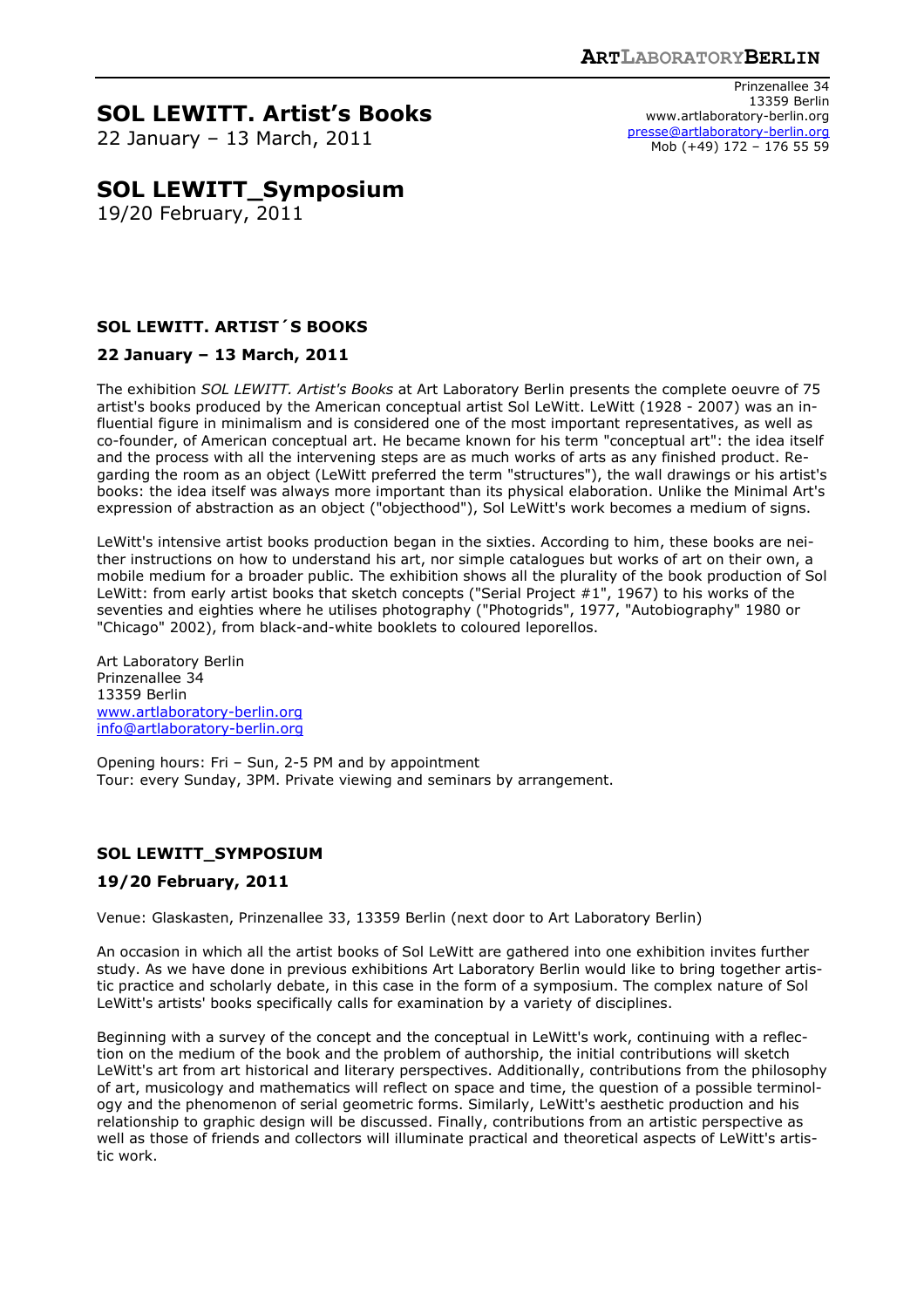# **Program**

#### **Saturday 19 February, 2011**

The exhibition will be open from 12-8PM*.* 

14:00 **Regine Rapp** Art Historian, Art Laboratory Berlin Welcome and Opening

Keynote **Gregor Stemmrich** Art Historian, Free University Berlin *"smart enough to be dumb". Sol LeWitts Konzept des "Konzeptuellen"* 

15:30 Break

16:00

**Annette Gilbert** Philologist, Free University Berlin *"[To] be read as a complete thought". Zu Sol LeWitts Verständnis des Buchs als (künstlerisches) Medium* 

**Manuela Schöpp** Art Historian, Humboldt University Berlin *Sol LeWitts Konzept der Autorschaft in seiner* Autobiography

17:30 Break

18:00 **Paul Maenz** Collector, Berlin *Sol LeWitt - 100 Dollar und die Folgen...* 

**Ken Wahl** Artist, Berlin/ New York *Embodying the Concept: Sol LeWitt and the Aesthetic Paradox* 

**Jonathan Monk** Artist, Berlin *The Location of Eight Points* 

20:00 Reception in Foyer followed by a buffet in the restaurant *Relais de Savanne*, Prinzenallee 33

#### **Sunday 20 February, 2011**

The exhibition will be open from 12-8PM.

14:00 **Adrian Piper** Artist and Philosopher, Berlin *Die Einheit in Sol LeWitts Œuvre* 

**Volker Straebel** Musicologist, Technical University Berlin *Werkbegriff und Partitur-Metapher in Sol LeWitts wall drawings* 

**Michael Rottmann** Mathematician and Art Historian, Free University Berlin *"To See the Program in it." Zur Rolle der Mathematik in der seriellen Kunst von Sol LeWitt*

16:00 Break